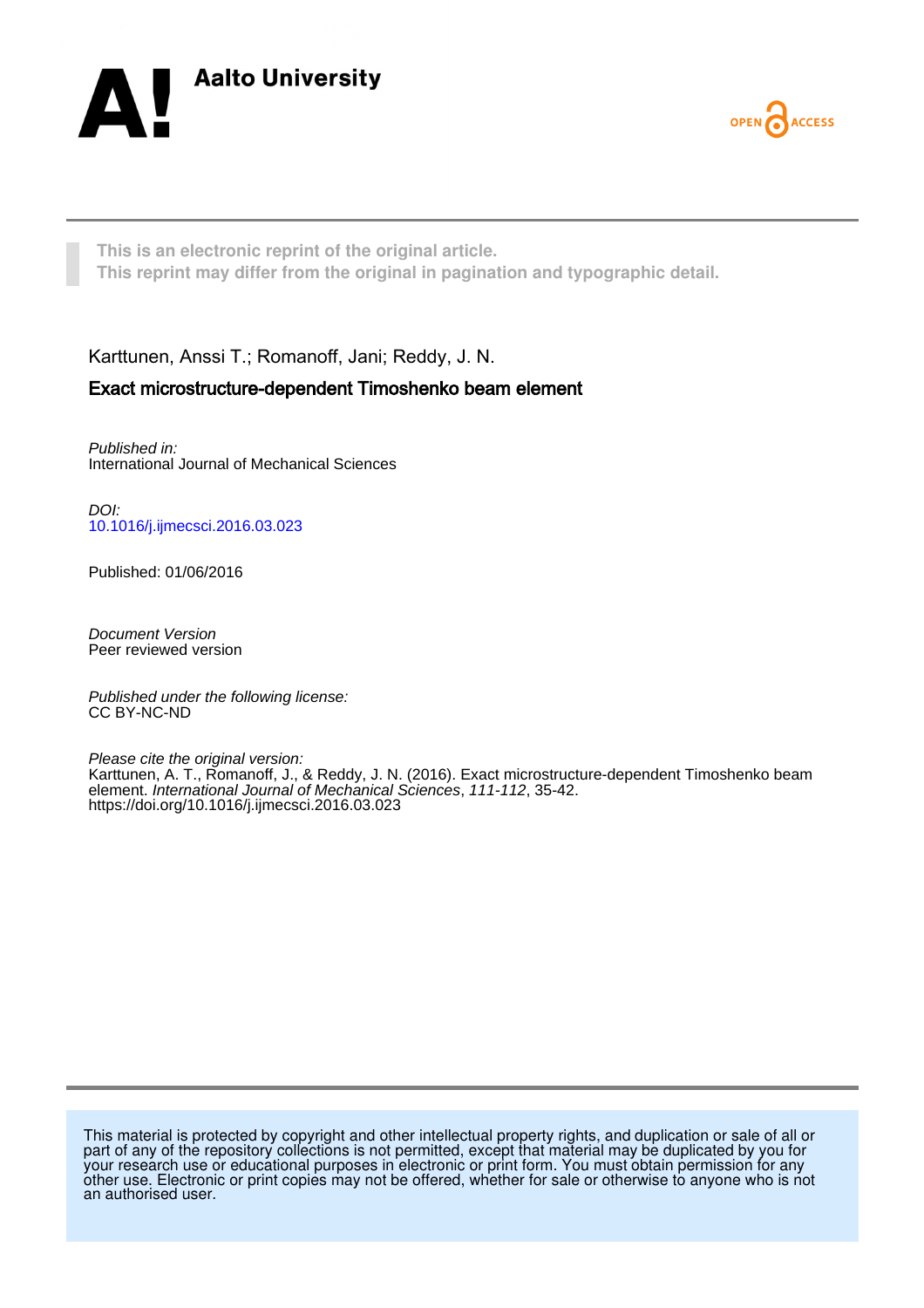# Exact microstructure-dependent Timoshenko beam element

Anssi T. Karttunen<sup>a,b,∗</sup>, Jani Romanoff<sup>a</sup>, J.N. Reddy<sup>b</sup>

 $a<sup>a</sup>Aalto University, Department of Mechanical Engineering, Finland$  $b$  Texas A&M University, Department of Mechanical Engineering, USA

## Abstract

In this study, we develop an exact microstructure-dependent Timoshenko beam finite element. First, a Timoshenko beam model based on the modified couple-stress theory is reviewed briefly. The general closed-form solution to the equilibrium equations of the beam is derived. The twodimensional in-plane stress distributions along the beam in terms of load resultants are obtained. In addition, the general solution can be used to model any distributed load which can be expressed as a Maclaurin series. Then, the solution is presented in terms of discrete finite element (FE) degrees of freedom. This representation yields the exact shape functions for the beam element. Finally, the exact beam finite element equations are obtained by writing the generalized forces at the beam ends using the FE degrees of freedom. Three calculation examples which have applications in micron systems and sandwich structures are presented.

## 1. Introduction

Over the past decade or two, the rise of small-scale technologies and the development of novel heterogeneous materials and periodic structures have led to a growing interest in micromechanical modeling of solids. This, in turn, has sparked interest in non-classical theories of continuum mechanics which, unlike the classical one, account for small-scale effects that may have an impact on the macro-deformation of a structure. Standard non-classical continuum theories for solids are built upon the premise that in addition to the classical force-stress vector on a plane (surface traction), a similarly defined non-vanishing couple-stress vector is also present. Furthermore, the stress state at a point is defined by the components of the force-stress and couple-stress tensors.

The widely used modified couple-stress theory by Yang et al. [\[1\]](#page-15-0) provides a coherent framework for developing microstructure-dependent structural models such as beams and plates. This theory is a simplified version of the standard couple-stress theory which was conceived in the 1960s and can be obtained as a special case of, for example, a second-order rotation gradient theory or the Cosserat theory [\[2,](#page-15-1) [3\]](#page-15-2). An in-depth survey on the early works on the standard couple-stress theory was given by Tiersten and Bleustein [\[4\]](#page-15-3). The main difference between the modified couplestress theory and the standard theory is that the couple-stress tensor is symmetric in the modified theory. This symmetry makes the strain energy independent of the antisymmetric part of the curvature tensor (the symmetric part and the couple-stress tensor are energetically conjugate) and this feature facilitates energy-based considerations. Furthermore, the modified theory contains

Recompiled, unedited accepted manuscript. Cite as: Int. J. Mech. Sci. 2016;111-112:35–42. [doi link](http://dx.doi.org/doi:10.1016/j.ijmecsci.2016.03.023) <sup>∗</sup>Corresponding author. anssi.karttunen@iki.fi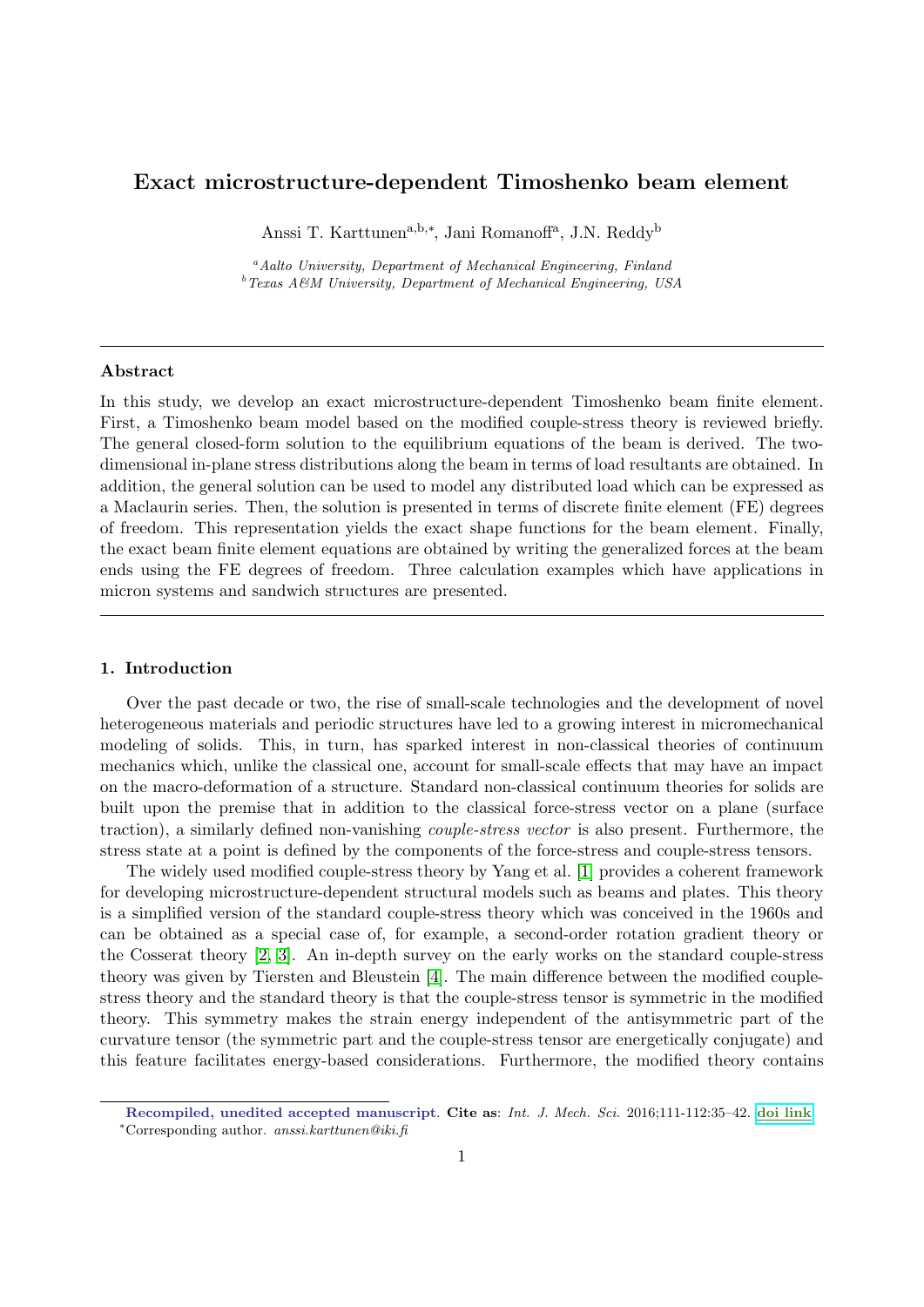only one non-classical material constant in comparison to the standard theory which includes two such constants. In the modified theory, the governing equations are commonly expressed in such a form that instead of the non-classical material constant a microstructural length scale parameter appears in the equations. This parameter is typically determined either by a fit to test data or by making a reasonable choice on the basis of the topology of the microstructure at hand. In the case of the standard couple-stress theory, the task of determining the two non-classical material constants is more ambiguous.

Size-dependency is known to play a pivotal role in micro- and nano-beam structures, for examples, see the works by Lam et al. [\[5\]](#page-15-4) and McFarland and Colton [\[6\]](#page-15-5). Motivated by the sizedependency, the modified couple-stress theory has been used to develop microstructure-dependent beam models. Park and Gao [\[7\]](#page-15-6) studied the static bending of an Euler–Bernoulli beam based on the modified couple-stress theory, Kong et al. [\[8\]](#page-15-7) established a dynamic version of such a beam, and Akgöz and Civalek [\[9\]](#page-15-8) studied analytically the buckling problem of a microbeam. Xia et al. [\[10\]](#page-15-9) investigated different nonlinear aspects of Euler–Bernoulli microbeams. Abdi et al. [\[11\]](#page-15-10) and Rahaeifard et al. [\[12\]](#page-15-11) examined small-scale electromechanical cantilever beams.

Timoshenko beam models based on the modified couple-stress theory have been formulated by Ma et al. [\[13\]](#page-15-12), Asghari et al. [\[14,](#page-15-13) [15\]](#page-15-14) and Reddy [\[16\]](#page-15-15). For further studies on microstructuredependent Timoshenko beam models based on the modified couple-stress theory, see Refs. [\[17,](#page-15-16) [18,](#page-15-17) [19,](#page-15-18) [20,](#page-15-19) [21\]](#page-15-20). In addition to small-scale applications, the formulation by Reddy [\[16\]](#page-15-15) has recently been used to study macroscale web-core sandwich beams by Romanoff et al. [\[22,](#page-15-21) [23\]](#page-15-22).

Finite element models for Timoshenko beams based on the modified couple-stress theory have been presented by Arbind and Reddy [\[24\]](#page-15-23), Komijani et al. [\[25\]](#page-15-24) and Kahrobaiyan et al. [\[26\]](#page-15-25). In developing their Timoshenko beam element, Kahrobaiyan et al. [\[26\]](#page-15-25) assumed the microstructural length scale parameter to be very small in comparison to the beam length. Such an assumption is not valid, for example, in the study of web-core sandwich beams where the value of the length scale parameter may be up to one-fourth of the total beam length (see, Romanoff and Reddy [\[22\]](#page-15-21)). In other words, the length scale parameter is not small in comparison to the total length of a web-core beam and, thus, the governing equations should not be simplified in the same way as in Ref. [\[26\]](#page-15-25). We also note that Arbind and Reddy [\[24\]](#page-15-23) and Komijani et al. [\[25\]](#page-15-24) used approximate polynomial interpolation functions in their finite element formulations. In light of the foregoing, the main objective of this study is to formulate an exact, linearly elastic microstructure-dependent Timoshenko beam element without making any numerical approximations or simplifying assumptions in the course of the development. The element is essentially an alternative form of the general closed-form solution to the linearized governing equations of the modified couple-stress Timoshenko beam model by Reddy [\[16\]](#page-15-15). As an additional novelty, the general solution to be developed in this paper can be used to model any distributed load which can be expressed as a Maclaurin series.

In more detail, the rest of the paper is organized in the following way. In Section 2, the microstructure-dependent Timoshenko beam model is reviewed briefly. The general solution to the governing equations of the model is developed by taking use of a change of variables similar to that employed by Asghari et al. [\[15\]](#page-15-14). The homogeneous solution consists of polynomial and hyperbolic functions and includes six constant coefficients. In Section 3, these constants are expressed in terms of six discrete nodal degrees of freedom defined at the ends of the beam. This representation enables the formulation of the exact beam finite element. In Section 4, case studies considering beams with microstructures are presented. Conclusions are drawn in Section 5.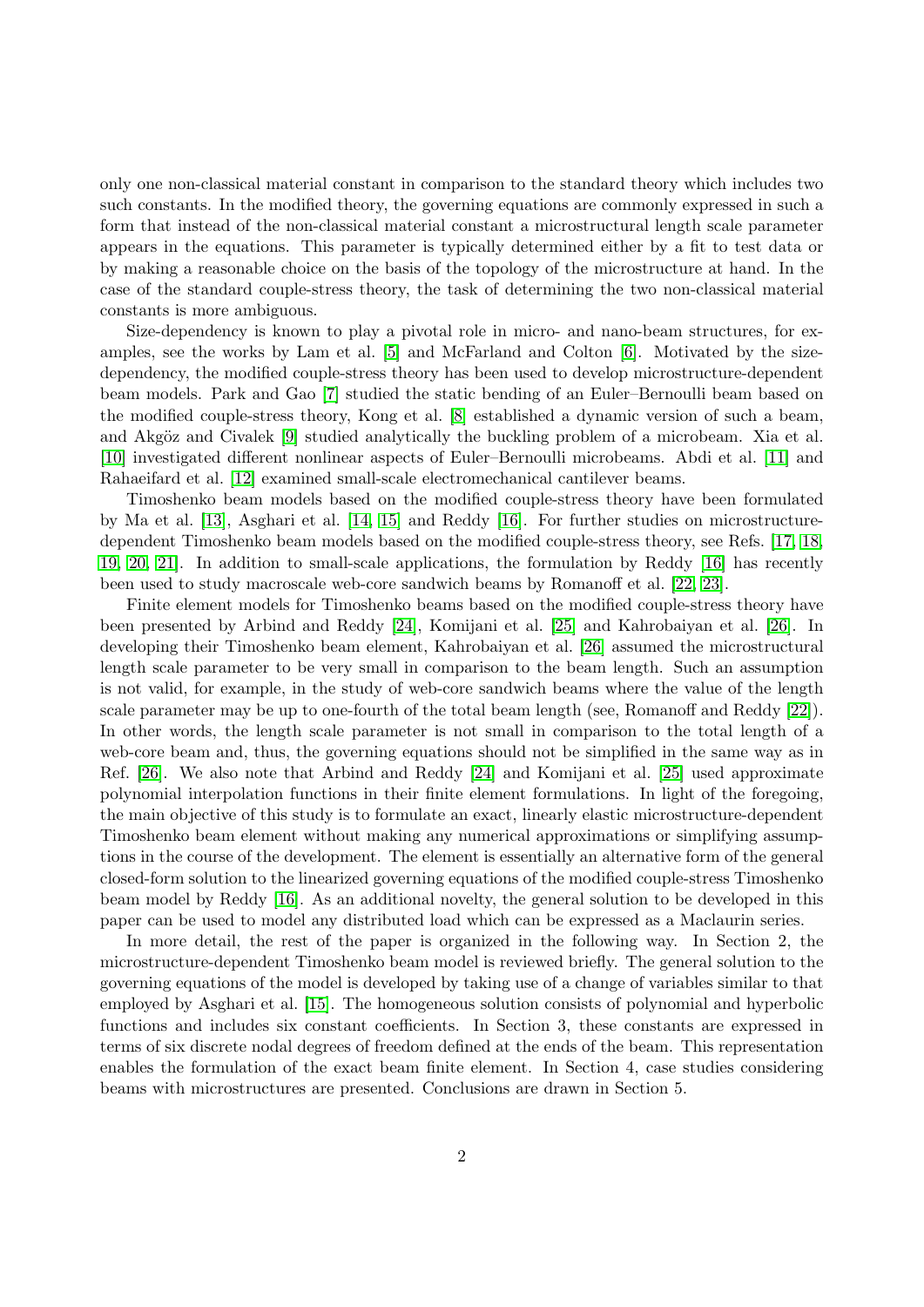

Figure 1: Microstructure-dependent Timoshenko beam subjected to a distributed load  $q(x)$ . The positive directions of the kinematic variables and the generalized forces at the beam ends are shown.

#### 2. Couple-stress Timoshenko beam

## 2.1. Governing equations

Let us consider the microstructure-dependent Timoshenko beam presented in Fig. 1. Following Reddy [\[16\]](#page-15-15), the beam has a rectangular cross-section of constant thickness  $t$  and the length and height of the beam are  $L$  and  $h$ , respectively. The displacement field of the beam can be written as

$$
U_x(x, z) = z\phi(x) , U_z(x, z) = w(x) , \qquad (1)
$$

where  $\phi$  is the rotation of the cross-section at the central axis of the beam and w is the transverse deflection of the central axis. The axial normal strain, transverse shear strain and the only non-zero component of the curvature tensor are

$$
\epsilon_x = \frac{\partial U_x}{\partial x} = z \frac{\partial \phi}{\partial x}, \quad \gamma_{xz} = \frac{\partial U_x}{\partial z} + \frac{\partial U_z}{\partial x} = \phi + \frac{\partial w}{\partial x},
$$
  

$$
\chi_{xy} = \frac{1}{2} \frac{\partial \omega_y}{\partial x} = \frac{1}{4} \frac{\partial}{\partial x} \left( \frac{\partial U_x}{\partial z} - \frac{\partial U_z}{\partial x} \right) = \frac{1}{4} \left( \frac{\partial \phi}{\partial x} - \frac{\partial^2 w}{\partial x^2} \right),
$$
 (2)

respectively. In the last of the previous equations,  $\omega_y$  is the only nonzero component of the rotation vector. The axial normal stress, transverse shear stress and the couple-stress are obtained from the constitutive relations

$$
\sigma_x = E(z)\epsilon_x , \quad \tau_{xz} = G(z)\gamma_{xz} , \quad m_{xy} = 2G(z)l^2\chi_{xy} , \tag{3}
$$

respectively, where  $E(z)$  and  $G(z)$  are the Young's modulus and shear modulus, respectively, and  $l$  is the microstructural length scale parameter. The equilibrium equations for the beam subjected to a distributed load  $q(x)$  read [\[13,](#page-15-12) [16\]](#page-15-15)

$$
\frac{\partial Q_x}{\partial x} + \frac{1}{2} \frac{\partial^2 P_{xy}}{\partial x^2} = -q \tag{4}
$$

$$
Q_x - \frac{\partial M_x}{\partial x} - \frac{1}{2} \frac{\partial P_{xy}}{\partial x} = 0.
$$
\n(5)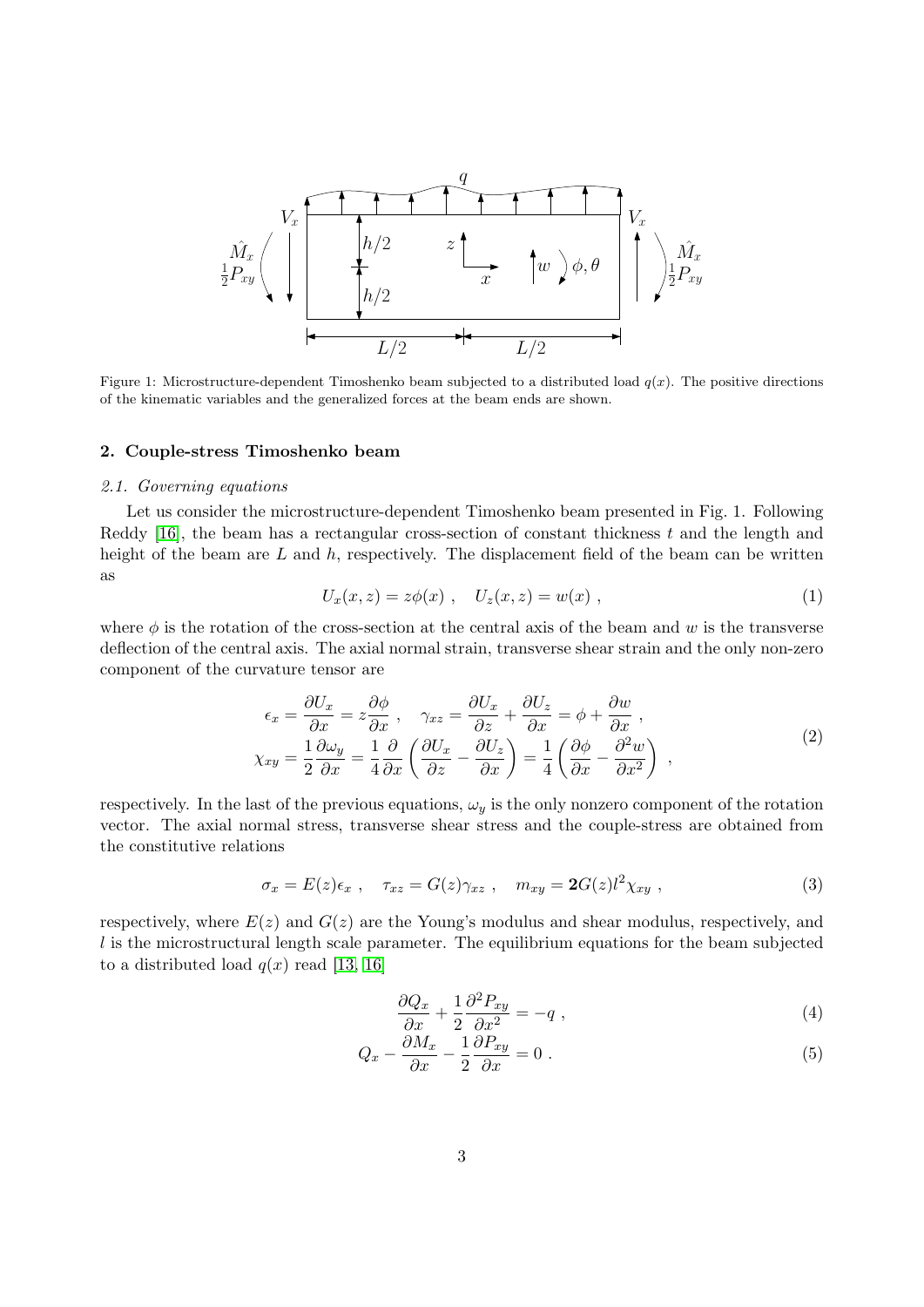Above, the load resultants, which act at an arbitrary cross-section of the beam, are defined as [\[16\]](#page-15-15)

$$
Q_x = \int_A \tau_{xz} dA = D_Q \left( \phi + \frac{\partial w}{\partial x} \right) , \qquad (6)
$$

$$
P_{xy} = \int_{A} m_{xy} dA = \frac{1}{2} S_{xy} \left( \frac{\partial \phi}{\partial x} - \frac{\partial^2 w}{\partial x^2} \right) , \qquad (7)
$$

$$
M_x = \int_A z \sigma_x dA = D_{xx} \frac{\partial \phi}{\partial x} \,, \tag{8}
$$

where we have  $D_Q = K_s S_{xz}$  with the Timoshenko shear coefficient  $K_s$ , and  $D_{xx}$ ,  $S_{xz}$  and  $S_{xy}$ are the bending, transverse shear, and in-plane shear stiffness coefficients, respectively. These stiffness coefficients may be determined, for example, according to an isotropic material [\[13\]](#page-15-12); twoconstituent functionally graded material [\[16\]](#page-15-15) or according to sandwich beam theory [\[22\]](#page-15-21). By writing the equilibrium equations (4) and (5) in terms of the kinematic variables, we obtain

$$
D_Q(\phi' + w'') + \frac{1}{4}S_{xy}(\phi''' - w''') = -q , \qquad (9)
$$

$$
D_Q(\phi + w') - D_{xx}\phi'' - \frac{1}{4}S_{xy}(\phi'' - w''') = 0,
$$
\n(10)

where prime denotes differentiation with respect to  $x$ . As for the boundary conditions, one element in each of the following pairs should be specified at  $x = \pm L/2$ 

$$
V_x \quad \text{or} \quad w \tag{11}
$$

$$
\hat{M}_x \quad \text{or} \quad \phi \tag{12}
$$

$$
\frac{1}{2}P_{xy} \quad \text{or} \quad \theta \equiv -\frac{\partial w}{\partial x} \,, \tag{13}
$$

where  $\theta(x)$  is the slope at the central axis of the beam and

$$
\hat{M}_x = M_x + \frac{1}{2} P_{xy} , \quad V_x = Q_x + \frac{1}{2} \frac{\partial P_{xy}}{\partial x} . \tag{14}
$$

The equilibrium equations (9) and (10) can be rendered amenable to an analytical solution by introducing the variables [\[15\]](#page-15-14)

$$
\gamma \equiv \gamma_{xz} = \phi + w' \quad \text{and} \quad \omega \equiv 2\omega_y = \phi - w' \; . \tag{15}
$$

Now we can write Eqs. (9) and (10) in the form

$$
D_Q \gamma' + \frac{1}{4} S_{xy} \omega''' = -q \;, \tag{16}
$$

$$
D_Q \gamma - \frac{D_{xx}}{2} \gamma'' = \left(\frac{D_{xx}}{2} + \frac{S_{xy}}{4}\right) \omega'' \tag{17}
$$

In summary, after obtaining a solution to Eqs. (16) and (17), the original kinematic variables  $\phi = (\gamma + \omega)/2$  and  $w' = (\gamma - \omega)/2$  are retrieved from Eqs. (15). Next we consider the homogeneous and particular solutions which provide the general solution

$$
w = w_h + w_p \ , \quad \phi = \phi_h + \phi_p \tag{18}
$$

to the equilibrium equations (9) and (10).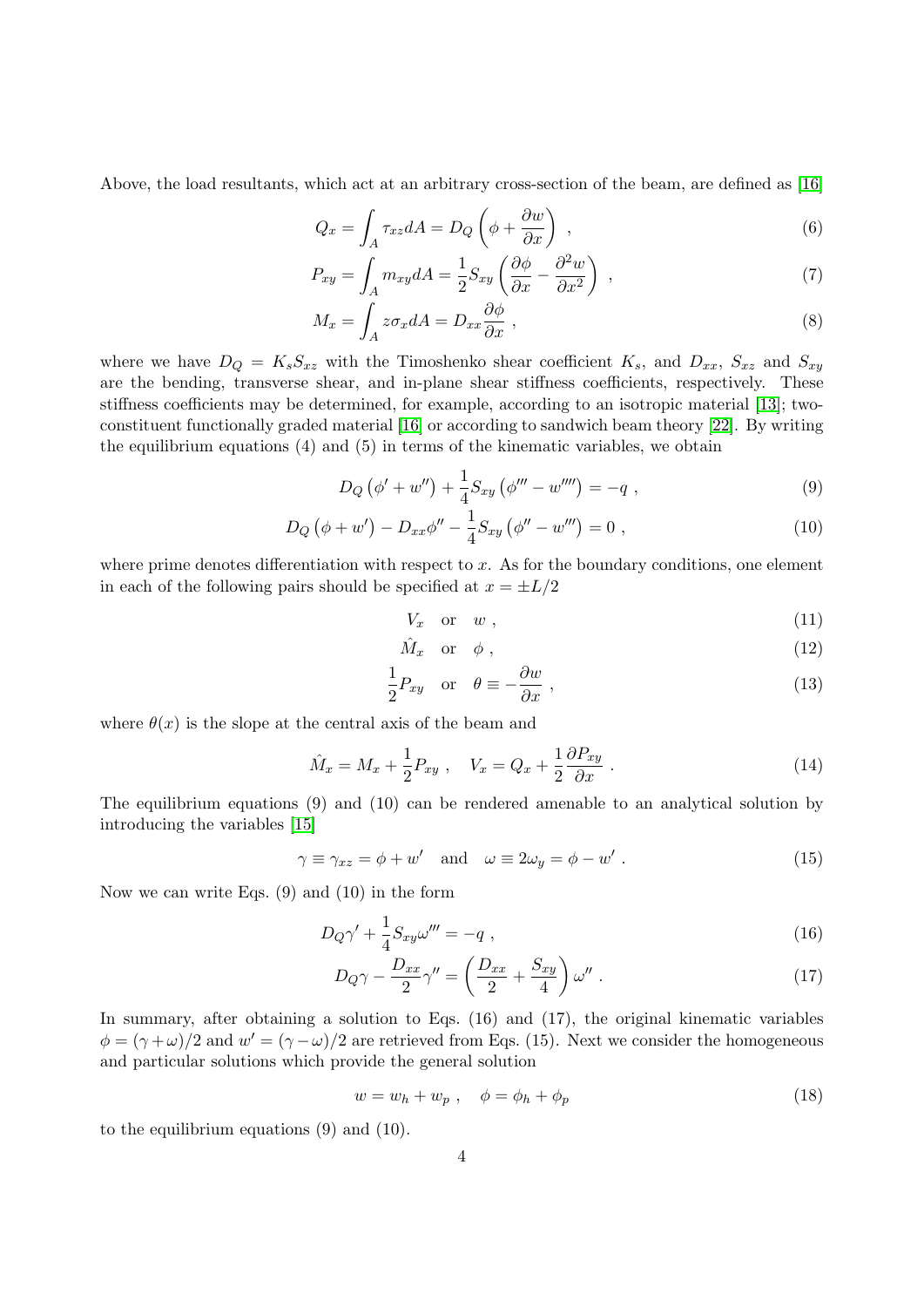### 2.2. Homogeneous solution

In the case of the homogeneous solution, that is, for  $q(x) = 0$ , we obtain

$$
w_h = C_1 + C_2A_2 + C_3A_3 + C_4A_4 + C_5A_5 + C_6A_6,
$$
  
\n
$$
\phi_h = -C_2\frac{\partial A_2}{\partial x} - C_3\frac{\partial A_3}{\partial x} + C_4\left[\frac{D_{xx}S_{xy}\sinh\left(\frac{2\alpha x}{\beta}\right)}{2\beta} - \frac{\partial A_4}{\partial x}\right]
$$
  
\n
$$
-C_5\left[\frac{S_{xy}(2D_{xx} + S_{xy})\sinh^2\left(\frac{\alpha x}{\beta}\right)}{4D_Q(D_{xx} + S_{xy})} + \frac{\partial A_5}{\partial x}\right]
$$
  
\n
$$
+C_6\left[\frac{2D_{xx} + S_{xy} + S_{xy}\cosh\left(\frac{2\alpha x}{\beta}\right)}{2(D_{xx} + S_{xy})} - \frac{\partial A_6}{\partial x}\right],
$$
\n(20)

where

$$
\alpha = D_Q \left( D_{xx} + S_{xy} \right) \tag{21}
$$

$$
\beta = \sqrt{D_Q D_{xx} S_{xy} \left( D_{xx} + S_{xy} \right)} \tag{22}
$$

and

$$
A_2(x) = -\frac{x}{2}, \quad A_3(x) = -\frac{x^2}{4},
$$
  
\n
$$
A_4(x) = D_{xx} \frac{S_{xy}(2D_{xx} + S_{xy}) \cosh(\frac{2\alpha x}{\beta}) - 2\alpha x^2}{8\alpha(D_{xx} + S_{xy})},
$$
  
\n
$$
A_5(x) = S_{xy} \frac{2\alpha x [3(2D_{xx} + S_{xy})^2 - 2\alpha x^2] - 3\beta(2D_{xx} + S_{xy})^2 \sinh(\frac{2\alpha x}{\beta})}{96\alpha^2(D_{xx} + S_{xy})},
$$
  
\n
$$
A_6(x) = \frac{\alpha x [3(2D_{xx} + S_{xy})^2 + 3S_{xy}^2 - 4\alpha x^2] + 3S_{xy}\beta(2D_{xx} + S_{xy}) \sinh(\frac{2\alpha x}{\beta})}{24\alpha(D_{xx} + S_{xy})^2}.
$$
\n(23)

We see from Eqs. (19)–(23) that the relation  $\phi'_h = -w''_h$  ( $\phi'_h = \theta'_h$ ), which holds for the classical Timoshenko beam, does not hold in the present case due to the hyperbolic terms in the solution. Note that the constant  $C_1$  corresponds to rigid body translation in the z-direction and  $C_2$  to a rigid body rotation about the y–axis. We calculate the load resultants  $(6)–(8)$  and  $(14)_2$  using the stresses (3) and the homogeneous solution (19) and (20). Then we can express the constants  $C_3$ ,  $C_4$ ,  $C_5$  and  $C_6$  in terms of the load resultants and substitute them back into the stresses (3) to obtain the general 2D stress distributions

$$
\sigma_x(x, z) = \frac{E(z)M_x(x)z}{D_{xx}} \t{,} \t(24)
$$

$$
\tau_{xz}(x,z) = \frac{G(z)Q_x(x)}{D_Q} \t{,} \t(25)
$$

$$
m_{xy}(x,z) = \frac{G(z)P_{xy}(x)l^2}{S_{xy}}.
$$
\n(26)

We note already at this point that even if the particular solution for a distributed load developed in the next section is included in the general solution, the expressions  $(24)$ – $(26)$  remain the same.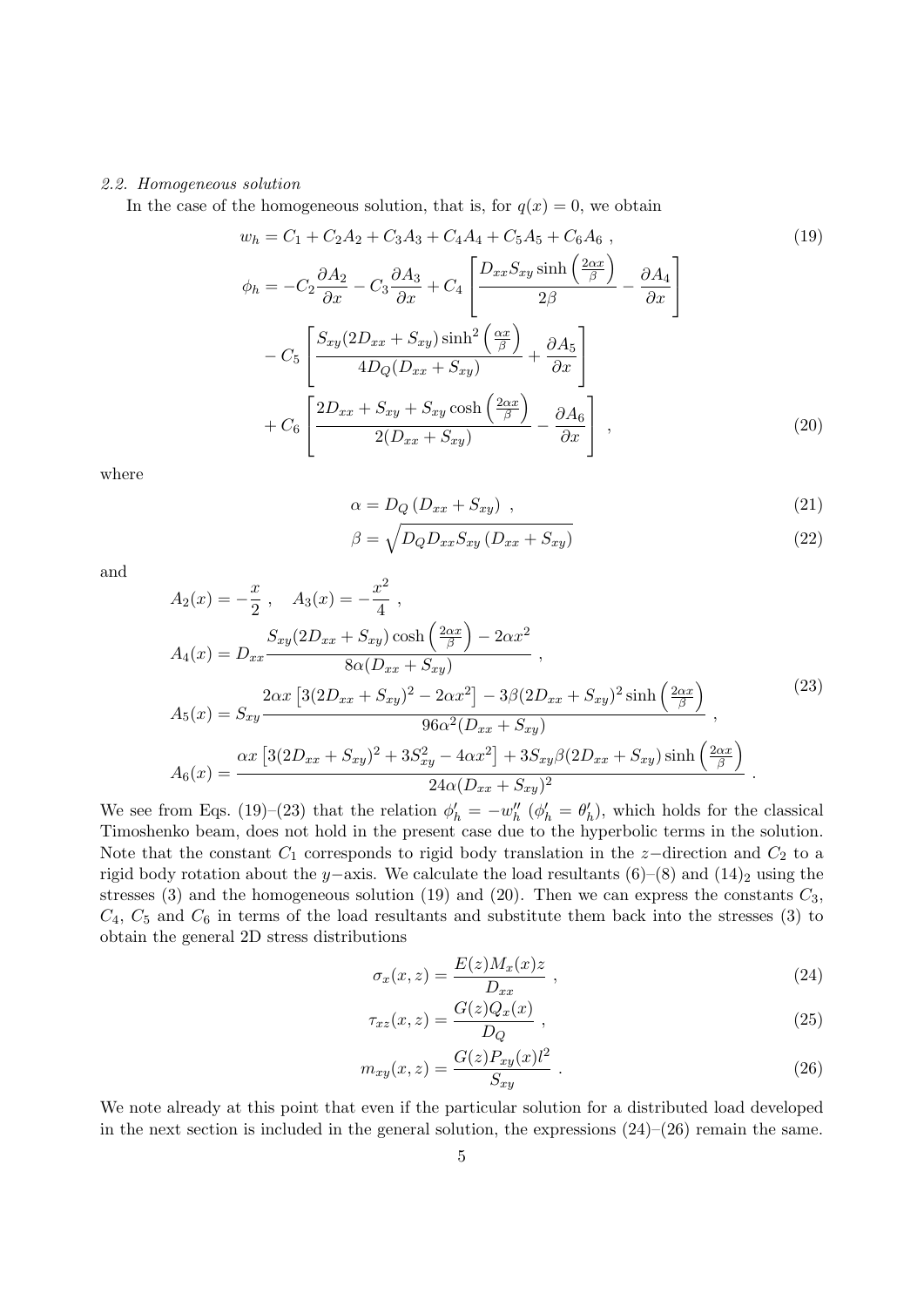## 2.3. Particular solution

To obtain a solution for a distributed load which is of general nature, we consider the load to be of the form

$$
q(x) = q_n x^n \tag{27}
$$

Accordingly, we write

$$
w_p \to w_p^n \qquad \text{and} \qquad \phi_p \to \phi_p^n \ . \tag{28}
$$

The particular solution is then

$$
w_p^n = \frac{q_n x^{2+n}}{4(D_{xx} + S_{xy})(1+n)(2+n)} \left[ \frac{4x^2}{(3+n)(4+n)} - D_{xx}(2D_{xx} + S_{xy}) \frac{S_{xy}(D_{xx} + S_{xy})\alpha + \beta^2}{\alpha\beta^2} \right]
$$
  
\n
$$
-q_n x^n \frac{2^{-5-n} D_{xx}(2D_{xx} + S_{xy}) (D_{xx} S_{xy}^2 (D_{xx} + S_{xy})\alpha^2 + \beta^4)}{(D_{xx} + S_{xy})\alpha^3\beta^2}
$$
  
\n
$$
\times \left[ \left(\frac{\alpha x}{\beta}\right)^n \Gamma^- + e^{\frac{4\alpha x}{\beta}} \left(-\frac{\alpha x}{\beta}\right)^n \Gamma^+ \right] e^{-\frac{2\alpha x}{\beta}} \left(-\frac{\alpha x^2}{D_{xx} S_{xy}}\right)^{-n},
$$
  
\n
$$
\phi_p^n = -\frac{q_n x^{1+n}}{4(D_{xx} + S_{xy})(1+n)} \left[ \frac{4x^2}{(2+n)(3+n)} + D_{xx}(2D_{xx} + S_{xy}) \frac{S_{xy}(D_{xx} + S_{xy})\alpha - \beta^2}{\alpha\beta^2} \right]
$$
  
\n
$$
+ q_n x^n \frac{2^{-4-n} D_{xx}(2D_{xx} + S_{xy}) (D_{xx} S_{xy}^2 (D_{xx} + S_{xy})\alpha^2 - \beta^4)}{(D_{xx} + S_{xy})\alpha^2\beta^3}
$$
  
\n
$$
\times \left[ \left(\frac{\alpha x}{\beta}\right)^n \Gamma^- - e^{\frac{4\alpha x}{\beta}} \left(-\frac{\alpha x}{\beta}\right)^n \Gamma^+ \right] e^{-\frac{2\alpha x}{\beta}} \left(-\frac{\alpha x^2}{D_{xx} S_{xy}}\right)^{-n},
$$
  
\n(30)

where the incomplete gamma functions can be written as [\[27\]](#page-15-26)

$$
\Gamma^{\mp} = \Gamma\left(n+1, \mp \frac{2\alpha x}{\beta}\right) = n!e^{\pm \frac{2\alpha x}{\beta}} \sum_{m=0}^{n} \frac{\left(\mp \frac{2\alpha x}{\beta}\right)^m}{m!} \quad \text{for} \quad n = 0, 1, 2, \dots \tag{31}
$$

As an elementary example, we consider a uniformly distributed load (i.e.  $n = 0$  and  $q_n = q_0$ ) and Eqs. (29)–(31) yield

$$
w_p^0 = q_0 \frac{2D_Q^2 x^4 (D_{xx} + S_{xy})^2 - 6D_Q x^2 (D_{xx} + S_{xy})(2D_{xx} + S_{xy})^2 - 3D_{xx} S_{xy} (2D_{xx} + S_{xy})^2}{48D_Q^2 (D_{xx} + S_{xy})^3},
$$
 (32)

$$
\phi_p^0 = -q_0 x \frac{2D_Q x^2 (D_{xx} + S_{xy}) + 3S_{xy} (2D_{xx} + S_{xy})}{12D_Q (D_{xx} + S_{xy})^2} \,. \tag{33}
$$

Due to the linearity of the problem, the particular solution by Eqs. (29) and (30) is valid for any distributed load which can be expressed as a Maclaurin series

$$
q(x) = q(0) + \frac{q'(0)}{1!}x + \frac{q''(0)}{2!}x^2 + \frac{q'''(0)}{3!}x^3 + \dots = \sum_{n=0}^{\infty} q_n x^n
$$
 (34)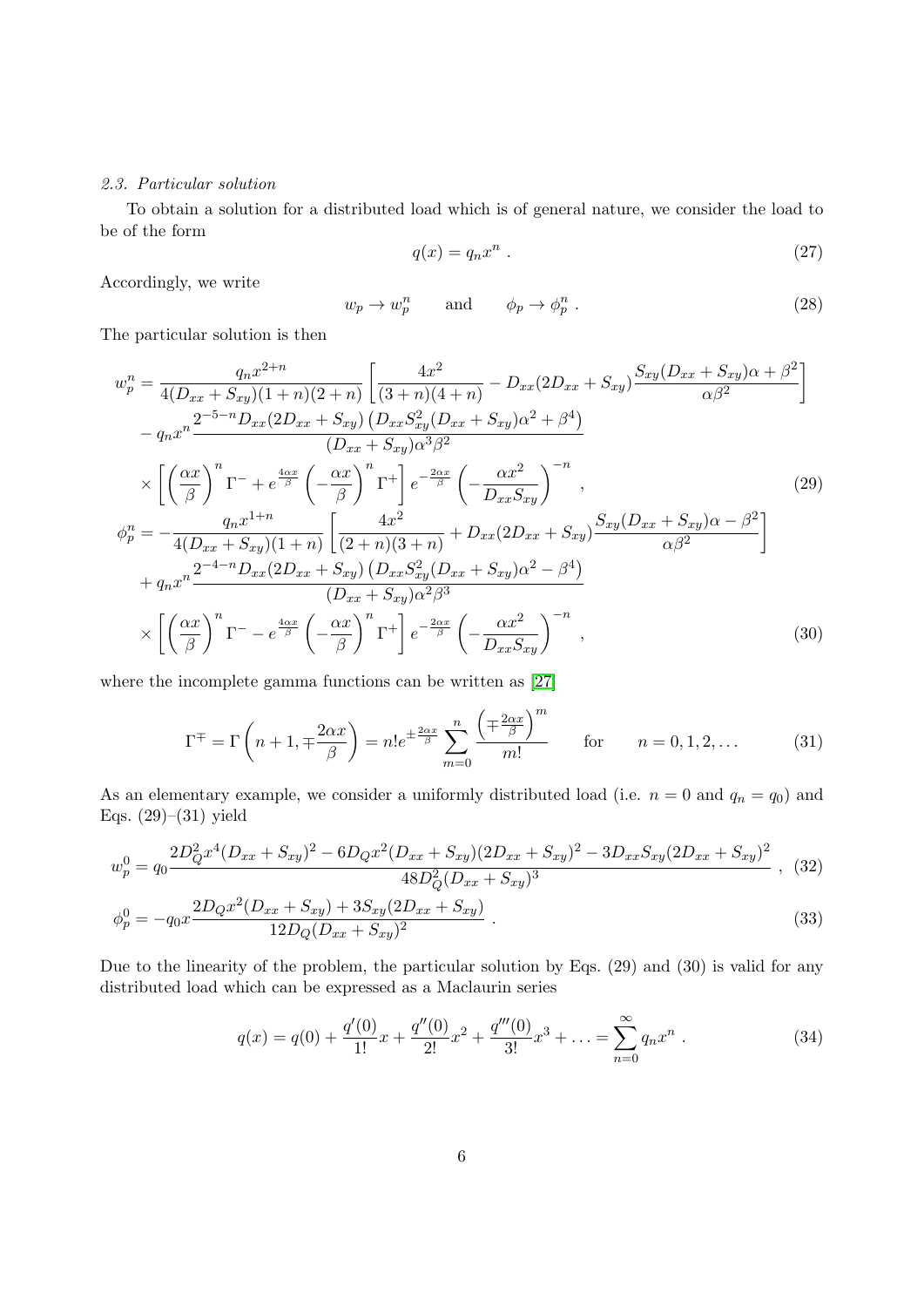

Figure 2: Set–up according to which the exact microstructure-dependent Timoshenko beam element based on the modified couple-stress theory is developed.

#### 3. Exact microstructure-dependent beam element

The general solution (18) can be used as the basis for the formulation of an exact microstructuredependent Timoshenko beam finite element. The element is obtained by presenting the general solution in terms of discrete degrees of freedom. For reference, a similar finite element formulation for a classical isotropic beam based on an exact elasticity solution has been presented by Karttunen and von Hertzen [\[28\]](#page-16-0).

#### 3.1. General solution in terms of FE-degrees of freedom

Fig. 2 presents the setting according to which the element is developed. Both nodes in Fig. 2 have three degrees of freedom. For nodes  $i = 1, 2$ , we have transverse displacements  $w_i$  and rotations  $\phi_i$  and  $\theta_i$ . In the classical case, there is only one rotation [\[29\]](#page-16-1). Using the solution (18), we obtain for nodes 1 and 2 the following six equations

$$
w_1 = w(-L/2) , \t w_2 = w(L/2) ,
$$
  
\n
$$
\phi_1 = -\phi(-L/2) , \t \phi_2 = -\phi(L/2) ,
$$
  
\n
$$
\theta_1 = -\theta(-L/2) , \t \theta_2 = -\theta(L/2) .
$$
\n(35)

We can solve the six unknown constants  $C_j$   $(j = 1, \ldots, 6)$  from Eqs. (35). The lengthy explicit expressions for these are given in Appendix A. By substituting the solved constants into Eqs. (18), we can write the transverse deflection and the rotation of the cross-section in the form

$$
w(x) = \mathbf{N}_w \mathbf{u} + w^q \t{36}
$$

$$
\phi(x) = \mathbf{N}_{\phi}\mathbf{u} + \phi^q \tag{37}
$$

where

$$
\mathbf{u} = \begin{bmatrix} w_1 & \phi_1 & \theta_1 & w_2 & \phi_2 & \theta_2 \end{bmatrix}^T
$$
 (38)

is the displacement vector and  $N_w$  and  $N_\phi$  are the shape functions. Functions  $w^q(x)$  and  $\phi^q(x)$ depend on the particular distributed load at hand. By looking at the general solution  $(18)$ – $(20)$ and the constants provided in Appendix A, we see that the shape functions contain hyperbolic terms in addition to mere polynomials that suffice in the classical case. We note that the shape functions as such are not used in the current developments, that is, the solution along a beam element is obtained by substituting constants  $C_j$   $(j = 1, \ldots, 6)$  and the nodal displacements into the general solution (18). After this the calculation of the 2D displacements (1), strains (2), and stresses (3) is straightforward.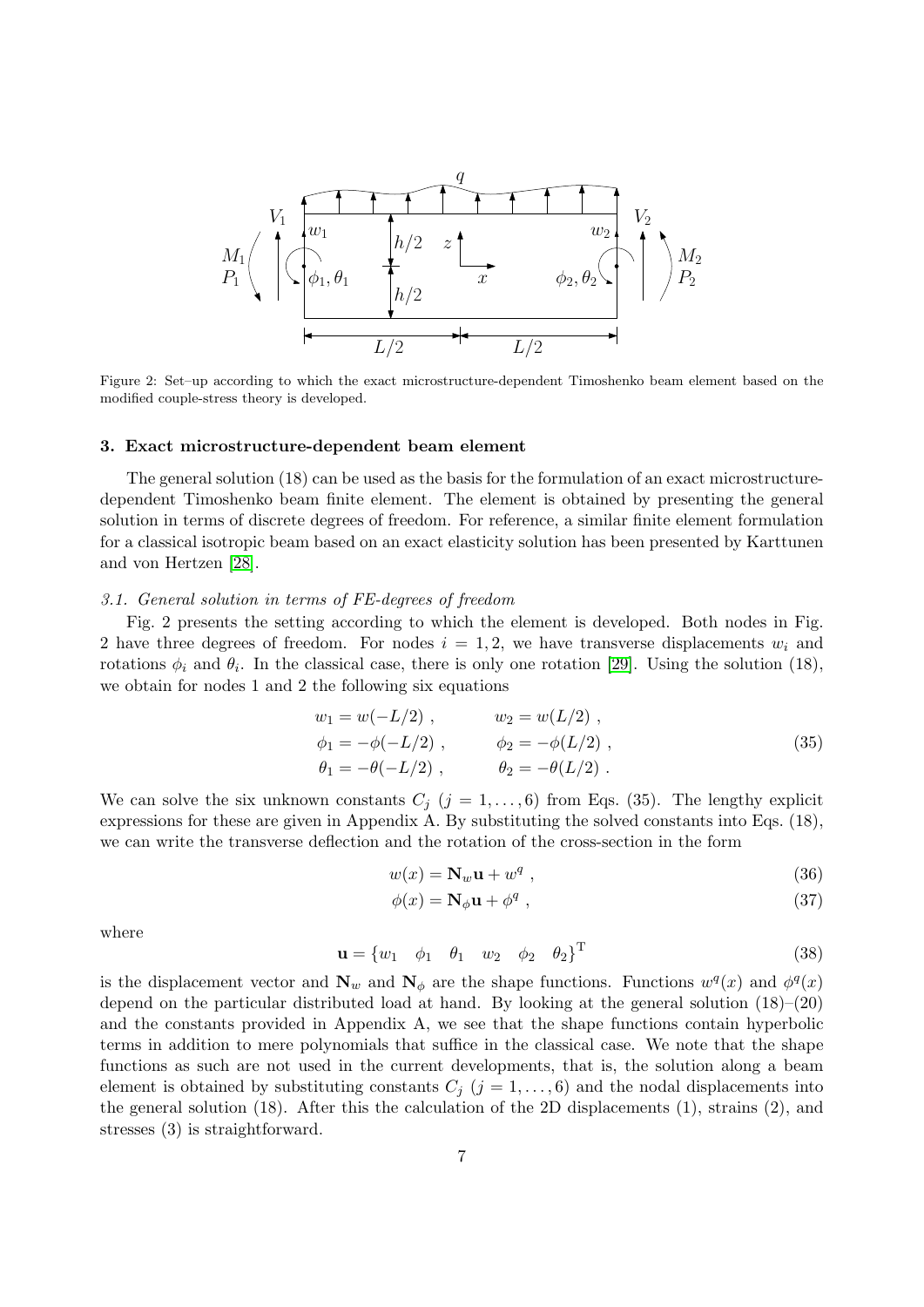#### 3.2. Finite element equations

To obtain the finite element equations, we substitute constants  $C_3$ ,  $C_4$ ,  $C_5$  and  $C_6$  into Eqs. (13) and (14) to calculate the generalized forces at nodes  $i = 1, 2$ , with the notion that the positive directions are taken to be according to Fig. 1 so that

$$
V_1 = -V_x(-L/2) , \t V_2 = V_x(L/2) ,
$$
  
\n
$$
M_1 = \hat{M}_x(-L/2) , \t M_2 = -\hat{M}_x(L/2) ,
$$
  
\n
$$
P_1 = (1/2)P_{xy}(-L/2) , \t P_2 = -(1/2)P_{xy}(L/2) .
$$
\n(39)

The conventional presentation for the 1D beam element is obtained by writing Eqs. (39) in the form

$$
\mathbf{Ku} = \mathbf{f} + \mathbf{q} \tag{40}
$$

where **K** is the stiffness matrix (see Appendix B),  $q$  is the force vector related to the distributed load and

$$
\mathbf{f} = \begin{bmatrix} V_1 & M_1 & P_1 & V_2 & M_2 & P_2 \end{bmatrix}^{\mathrm{T}}
$$
 (41)

is the nodal force vector.

## 4. Case studies

In this section we study three calculation examples. Fig.  $3(a)$  shows an end-loaded cantilever beam, which is a common component in micro- and nanoelectromechanical systems. The relative differences between the classical and couple-stress solutions are studied at the loaded end. In Fig. 3(b), three-point bending is modeled by a symmetric half of a simply-supported web-core sandwich beam. The number of unit cells along the beam is varied in the calculations. A web-core sandwich beam that consists of four unit cells is presented in Fig.  $3(c)$ . In this case, the computations are carried out using four beam elements. Note that if the sandwich beams were to be modeled in 3D, there would be no need to account for the couple-stresses. However, when using a 1D beam model, it is beneficial to employ the modified couple-stress theory. A unit cell of a web-core sandwich beam constitutes a microstructural building block and the length scale parameter  $l$  is taken equal to the length of the unit cell. For more details, see the works by Romanoff et al. [\[22,](#page-15-21) [23\]](#page-15-22).



Figure 3: a) End-loaded cantilever beam. b) Three-point bending of a web-core sandwich beam modeled by a symmetric half. c) Web-core sandwich beam which consists of four unit cells.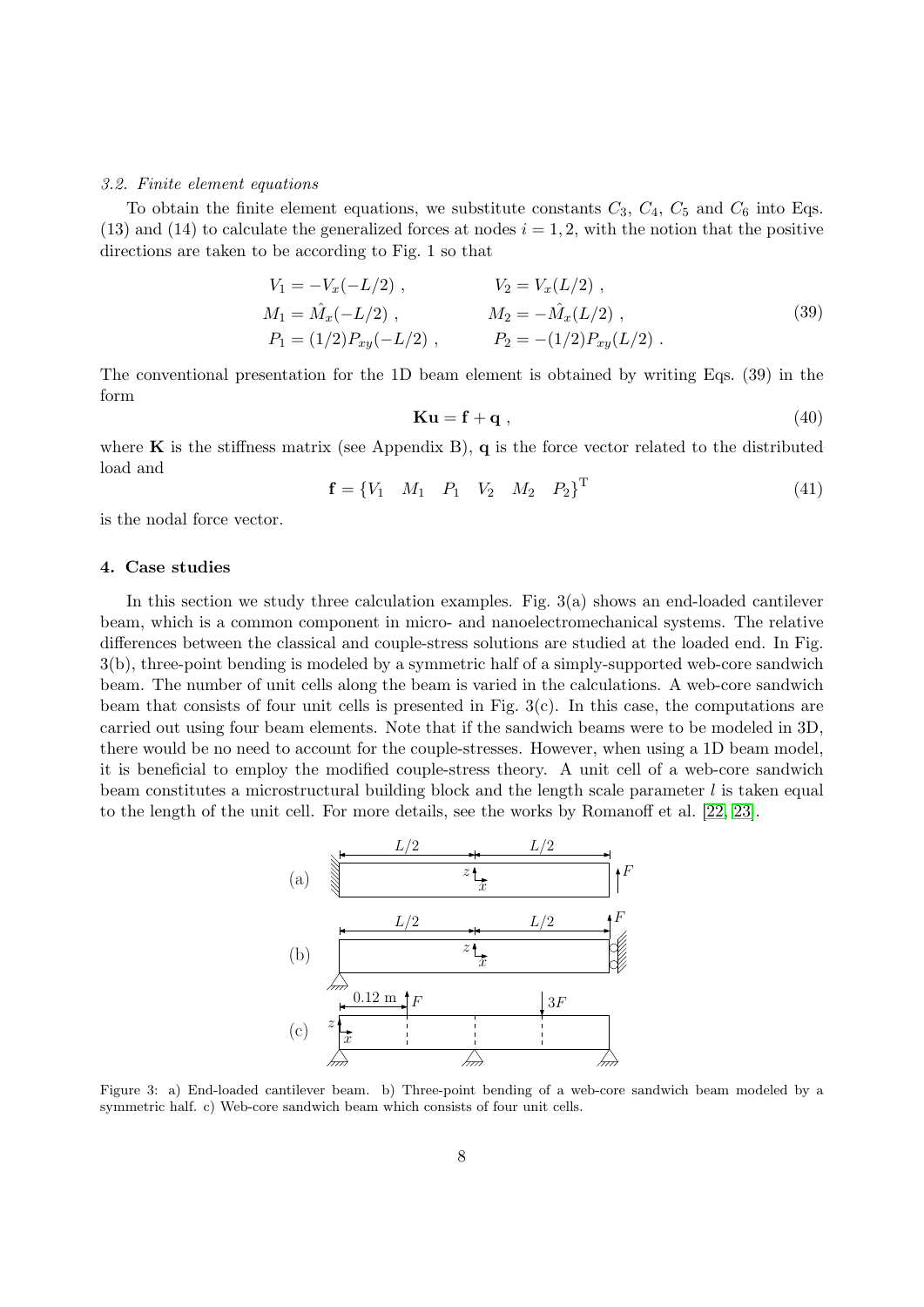#### 4.1. End-loaded cantilever

The solution to the cantilever problem in Fig. 3(a) is obtained using one beam element and by applying the boundary conditions  $w_1 = \phi_1 = \theta_1 = 0$ . The transverse deflection  $w(x)$  and rotation  $\phi(x)$  are then obtained from Eqs. (36) and (37). Alternatively, using the general solution (18), the six boundary conditions read

$$
x = -L/2: w = \phi = \theta = 0,
$$
  
\n
$$
x = +L/2: \hat{M}_x = P_{xy} = 0, V_x = F.
$$
\n(42)

The transverse deflection is

$$
w(x) = \frac{F(L+2x)\left[6(2D_{xx} + S_{xy})^2 + \alpha(5L - 2x)(L + 2x)\right]}{48\alpha(D_{xx} + S_{xy})}
$$

$$
-\frac{F\beta(2D_{xx} + S_{xy})^2 \text{sech}\left(\frac{2\alpha L}{\beta}\right)\left[\sinh\left(\frac{2\alpha L}{\beta}\right) - \sinh\left(\frac{\alpha(L - 2x)}{\beta}\right)\right]}{8\alpha^2(D_{xx} + S_{xy})}.
$$
(43)

The classical solution is obtained by setting the hyperbolic terms and  $S_{xy}$  to zero. The relative difference between the classical and couple-stress solutions is given by

$$
w_{\rm rel} = 100 \times (w_{\rm clas} - w_{\rm couple})/w_{\rm couple} \tag{44}
$$

Let us consider an isotropic homogeneous beam so that  $D_{xx} = EI$ ,  $D_Q = K_sGA$ ,  $S_{xy} = GAl^2$ where  $I = th^3/12$  is the second moment of area and  $A = ht$  is the cross-sectional area. We choose the parameter values  $E = 1$ ,  $h = 1$ ,  $t = h$ ,  $L = 10h$ ,  $F = 1$  and  $K_s = 5/6$ . The relative difference (44) at  $x = L/2$  as a function of the ratio  $l/h$  for three different values of the Poisson ratio  $\nu$  is shown in Fig. 4. We observe two trends from the figure. First, at low l/h−ratios, the relative difference between the solutions is insignificant, for example, at  $l/h = 0.1$ , we have  $w_{rel} = 4\%$  for  $\nu = 0.5$ . However, at  $l/h = 0.5$  the difference is already 100% due to the exponential nature of the curve. Second, the relative difference increases for decreasing values of the Poisson ratio.



Figure 4: Relative difference between the classical and couple-stress solutions at the loaded end of a cantilever beam.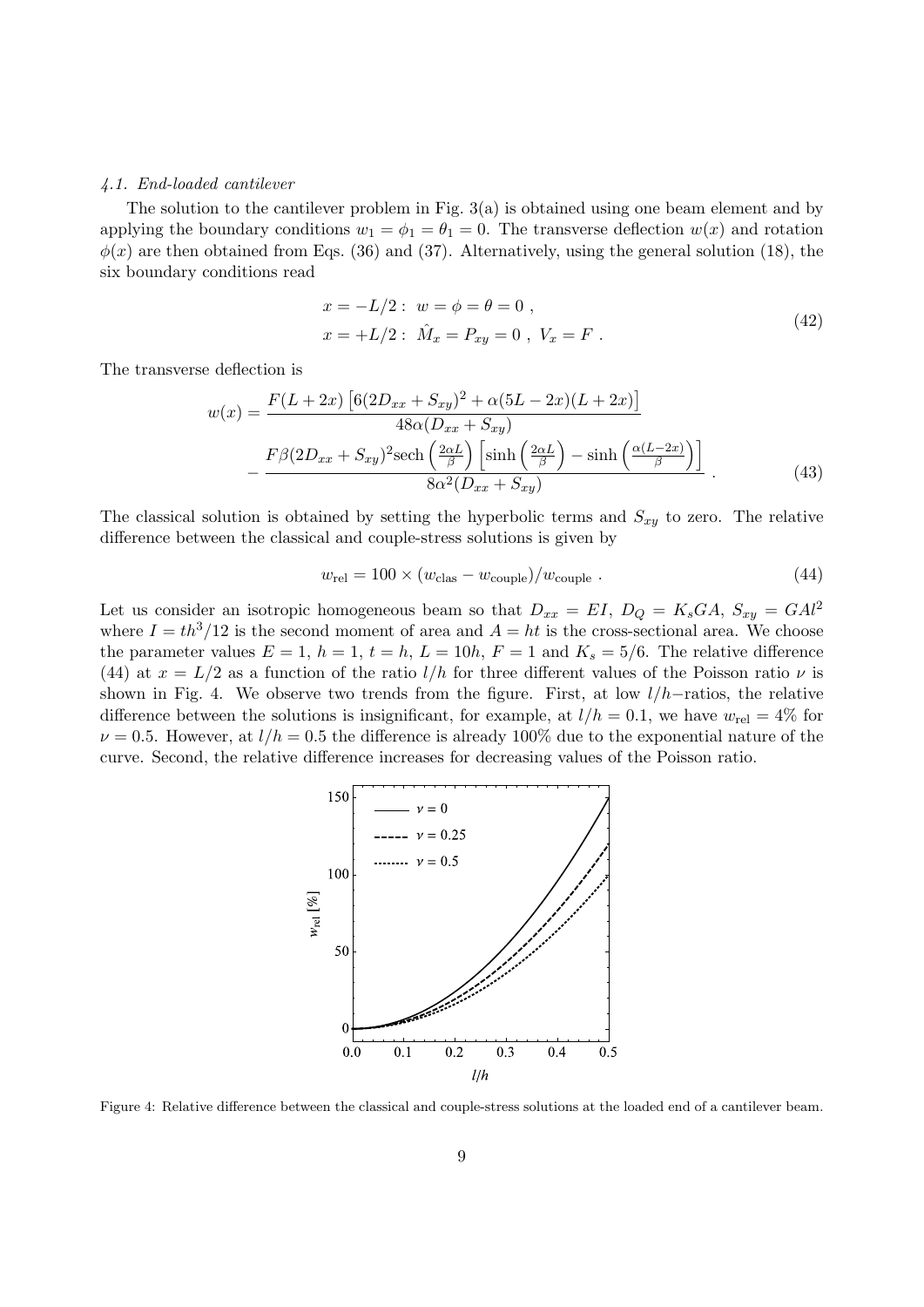### 4.2. Three-point bending of a sandwich beam

Similarly to the previous problem the solution to the three-point bending by a symmetric half is obtained using one element. The boundary conditions are  $w_1 = \phi_2 = \theta_2 = 0$ . By employing the the general solution directly, the six boundary conditions are

$$
x = -L/2: w = \hat{M}_x = P_{xy} = 0,
$$
  
\n
$$
x = +L/2: \phi = \theta = 0, V_x = F.
$$
\n(45)

The transverse deflection is

$$
w(x) = \frac{F(L+2x) \left[6(2D_{xx} + S_{xy})^2 + \alpha \left(11L^2 - 4Lx - 4x^2\right)\right]}{48\alpha (D_{xx} + S_{xy})}
$$

$$
-\frac{F(\beta D_{xx}S_{xy})^2 (2D_{xx} + S_{xy})^2 \text{sech}\left(\frac{2\alpha L}{\beta}\right) \sinh\left(\frac{\alpha (L+2x)}{\beta}\right)}{8(D_{xx} + S_{xy})\left(\beta \times \beta\right)^{5/2}}.
$$
(46)

The classical solution is obtained by setting the hyperbolic terms and  $S_{xy}$  to zero. For a web-core sandwich beam, we take  $D_{xx} = 657$  kNm,  $D_Q = 388$  kN/m and  $S_{xy} = 4.33$  kNm according to Romanoff and Reddy [\[22\]](#page-15-21). The load is  $F = 1 \text{ kN/m}$  and the length of one unit cell is 0.12 m. Fig. 5(a) shows the relative difference between the classical and couple-stress solutions as a function of the number of the unit cells along the beam at three points. The differences are significant for low numbers of unit cells, that is, for high  $l/L$ -ratios. Fig. 5(b) presents the load resultants along the beam in the case of two unit cells. The straight line  $\hat{M}_x + (1/2)P_{xy}$  corresponds to the moment  $M_x$  of the classical solution.



Figure 5: a) Relative difference between the classical and couple-stress solutions. b) Load resultant distributions.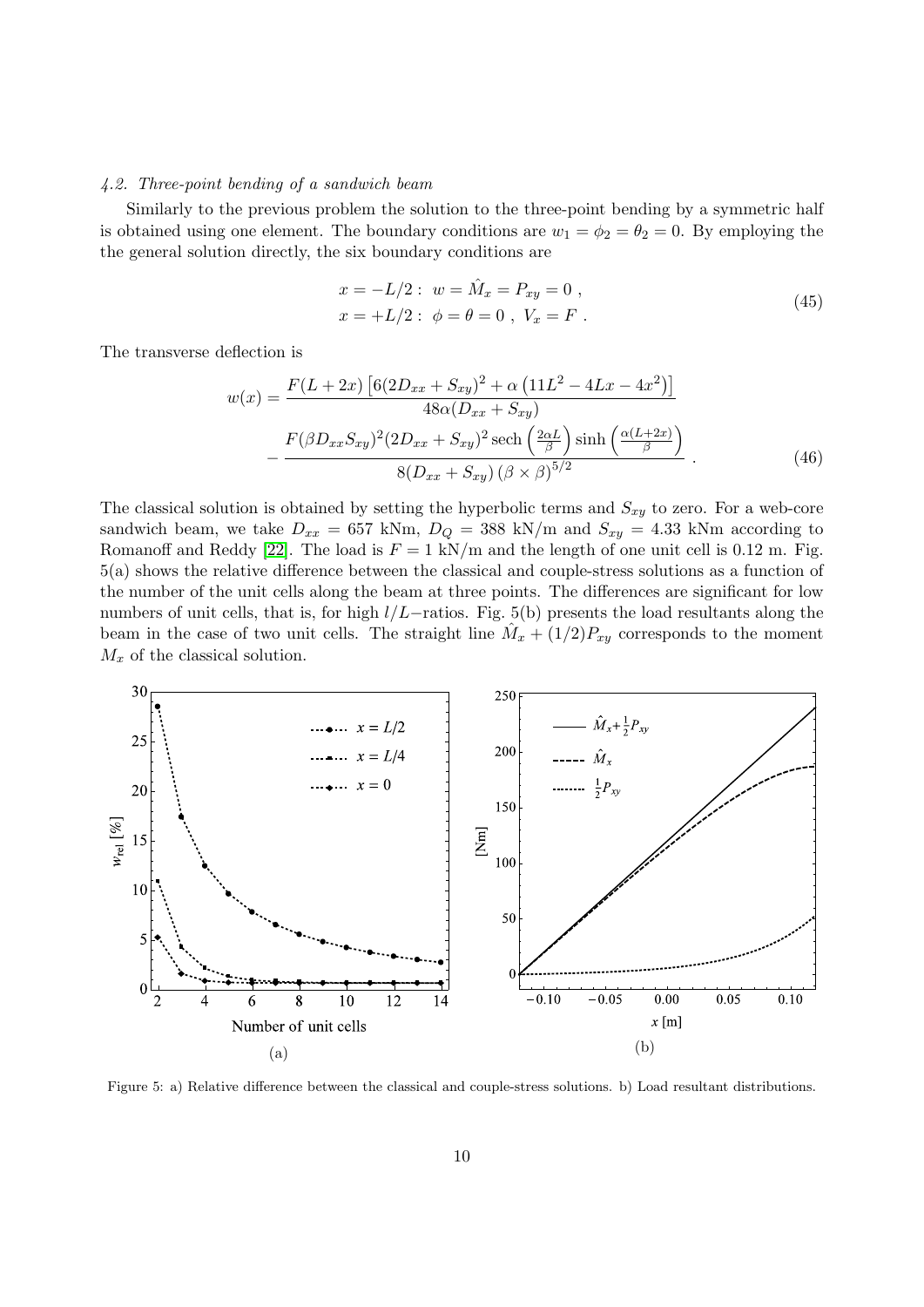#### 4.3. Sandwich beam on three supports

Finally, we study the web-core sandwich beam shown in Fig. 3(c) which consists of four unit cells. The parameter values are the same as in the previous example, with the exception that now  $F = 10 \text{ kN/m}$ . The beam is modeled using four finite elements. Fig. 6 shows the transverse deflection along the beam according to classical and couple-stress solutions. A brief derivation for the classical Timoshenko beam element applicable to the present case can be found in Appendix C. It has been shown by Romanoff et al. [\[22,](#page-15-21) [23\]](#page-15-22) that couple-stress based solutions for web-core sandwich beams are in very good agreement with experimental results and with the 'Allen solutions' unlike classical Timoshenko beam solutions when the beam has only a few unit cells. In the present case, we see from Fig. 6 that the maximum deflection of the classical beam is nearly double that of the couple-stress beam. In addition, the zigzag-type deflection shape given by the classical Timoshenko beam is not physically plausible.



Figure 6: Transverse deflection of a web-core sandwich beam according to classical and couple-stress based solutions.

### 5. Conclusions

In this paper, we formulated an exact beam finite element which is an alternative representation of the general closed-form solution to the equilibrium equations of a couple-stress based Timoshenko beam model. The element has six degrees of freedom, namely deflection and two rotations at each of its two nodes. It is easy to use the beam element to model frames and beams resting on multiple supports and, thus, it essentially extends the applicability of the general closed-form solution.

In general, it is straightforward to derive analytical closed-form solutions for linear beam models and develop finite elements using these solutions. By following the methodology presented in this paper, all numerical locking problems are avoided in finite element computations. Shape functions obtained via analytical solutions may also be used as first approximations in refined finite element formulations which include, for example, the non-linear von Kármán strains. Furthermore, the analytical solutions can be used to develop consistent mass and geometric stiffness matrices. Such extensions would enable one to study, for example, the linear vibrations of an initially prestressed microstructure-dependent beam.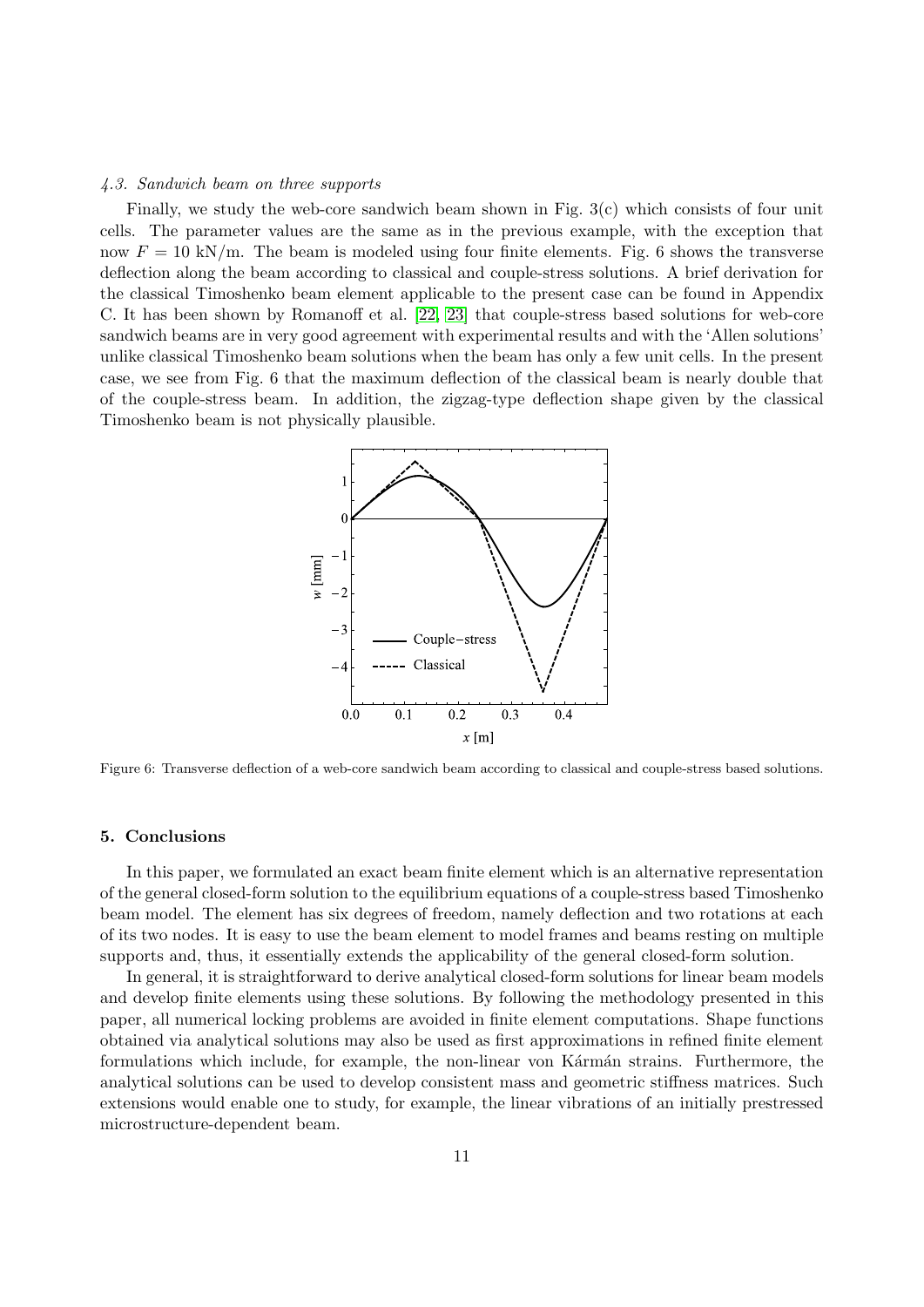# Appendix A. Finite element related constants

Explicit expressions for constants  $C_j$   $(j = 1, \ldots, 6)$  solved from Eqs. (35) read

$$
C_{1} = \frac{w_{1} + w_{2}}{2} + \zeta \left[ \beta L - 2D_{xx}S_{xy} \frac{\hat{c}}{\hat{s}} \right] \frac{\phi_{1} - \phi_{2}}{16\beta (D_{xx} + S_{xy})} + S_{xy} \left[ \beta L + 2\zeta D_{xx} \frac{\hat{c}}{\hat{s}} \right] \frac{\theta_{1} - \theta_{2}}{16\beta (D_{xx} + S_{xy})}, \quad (A.1)
$$
  
\n
$$
C_{2} = \left[ 6D_{xx}\alpha\zeta - 3\alpha(4D_{xx}^{2} + D_{Q}D_{xx}L^{2} + 2D_{xx}S_{xy} + D_{Q}S_{xy}L^{2})\hat{c} \right] \frac{w_{2} - w_{1}}{\eta}
$$
  
\n
$$
+ \left\{ \zeta \left[ \alpha L(D_{Q}L^{2} - 12D_{xx} - 6S_{xy})\hat{c} + 3\beta(4D_{xx} - D_{Q}L^{2} + 2S_{xy})\hat{s} \right] + 2\alpha L^{3}D_{Q}D_{xx} \right\} \frac{\phi_{1} + \phi_{2}}{4\eta}
$$
  
\n
$$
+ \left[ (D_{Q}L^{2} - 12D_{xx} - 6S_{xy})\alpha L S_{xy}\hat{c} - 2\alpha L D_{xx}(12D_{xx} + D_{Q}L^{2} + 6S_{xy}) \right]
$$

+ 3βζ(4Dxx + DQL <sup>2</sup> + 2Sxy)ˆc <sup>θ</sup><sup>1</sup> <sup>+</sup> <sup>θ</sup><sup>2</sup> 4η , (A.2)

$$
C_3 = \left[\zeta \beta - \alpha L D_{xx}(1/\hat{s})\right] \frac{\phi_1 - \phi_2}{\beta L(D_{xx} + S_{xy})} + \left[\beta S_{xy} + \alpha L D_{xx}(1/\hat{s})\right] \frac{\theta_1 - \theta_2}{\beta L(D_{xx} + S_{xy})},\tag{A.3}
$$

$$
C_4 = \frac{\alpha}{\beta \hat{s}} (\phi_1 - \phi_2 - \theta_1 + \theta_2) , \qquad (A.4)
$$

$$
C_5 = 24\alpha^2 \left[ \zeta + S_{xy} \hat{c} \right] \frac{w_2 - w_1}{S_{xy}\eta} + 2D_Q \left[ \alpha^2 L^3 + 3\zeta S_{xy} \left( \beta \hat{s} - \alpha L \hat{c} \right) \right] \frac{\phi_1 + \phi_2}{S_{xy}\eta} - \left\{ 2\alpha L D_Q \left[ 6\zeta (D_{xx} + S_{xy}) + \alpha L^2 + 3S_{xy}^2 \hat{c} \right] + 6\zeta \beta D_Q S_{xy} \hat{s} \right\} \frac{\theta_1 + \theta_2}{S_{xy}\eta} ,
$$
(A.5)

$$
C_6 = [12\alpha\zeta(D_{xx} + S_{xy})\hat{s}^2] \frac{w_2 - w_1}{\eta} + \{3\zeta^2[\beta\hat{s} - \alpha L\hat{c}] - \alpha^2 L^3\} \frac{\phi_1 + \phi_2}{2\eta} + \{\alpha L[\6z(D_{xx} + S_{xy}) + \alpha L^2] - 3\alpha L\zeta S_{xy}\hat{c} - 3\beta\zeta^2\hat{s}\} \frac{\theta_1 + \theta_2}{2\eta},
$$
\n(A.6)

where  $\alpha$  and  $\beta$  are given by Eqs. (21) and (22), respectively, and

$$
\zeta = 2D_{xx} + S_{xy} , \ \hat{c} = \cosh\left(\frac{\alpha L}{\beta}\right) , \ \hat{s} = \sinh\left(\frac{\alpha L}{\beta}\right) \tag{A.7}
$$

$$
\eta = \alpha L \left[ 3\zeta^2 + \alpha L^2 \right] \cosh\left(\frac{\alpha L}{\beta}\right) - 3\beta \zeta^2 \sinh\left(\frac{\alpha L}{\beta}\right) \,. \tag{A.8}
$$

# Appendix B. Microstructure-dependent stiffness matrix

$$
\mathbf{K} = \begin{bmatrix} K_{11} & S \\ K_{21} & K_{22} & Y \\ K_{31} & K_{32} & K_{33} & M. \\ K_{41} & K_{42} & K_{43} & K_{44} \\ K_{51} & K_{52} & K_{53} & K_{54} & K_{55} \\ K_{61} & K_{62} & K_{63} & K_{64} & K_{65} & K_{66} \end{bmatrix} \tag{B.1}
$$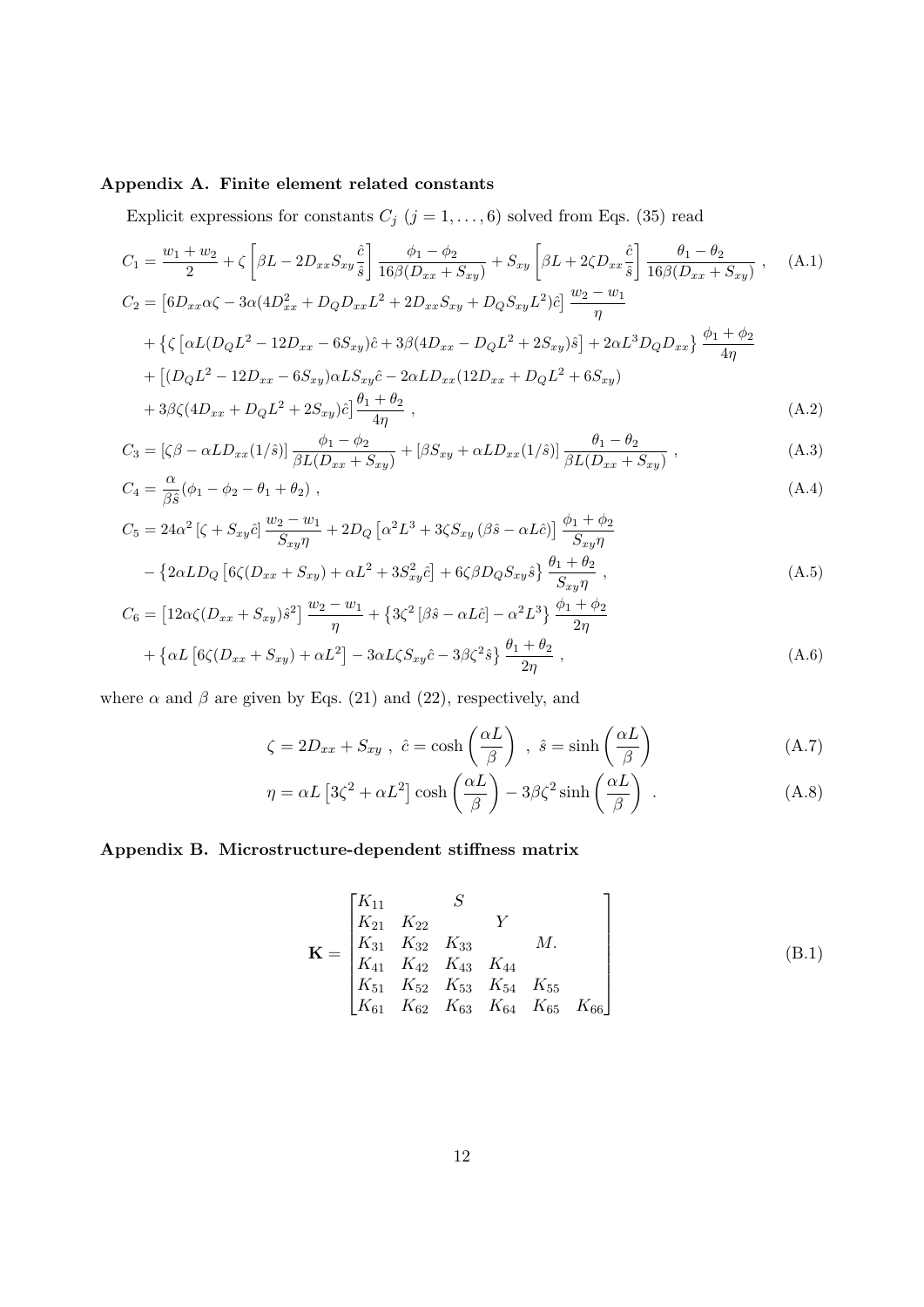The coefficients of the stiffness matrix (B.1) can be written as

$$
K_{11} = \frac{12\alpha^2 \hat{c}}{\eta} \left( D_{xx} + S_{xy} \right) , \tag{B.2}
$$

$$
K_{21} = \frac{3\alpha^2 \zeta}{\beta \eta} \left( \beta L \hat{c} - D_{xx} S_{xy} \hat{s} \right) , \tag{B.3}
$$

$$
K_{31} = \frac{3\alpha\beta}{D_{xx}\eta} \left(\beta L\hat{c} + D_{xx}\zeta\hat{s}\right) ,\tag{B.4}
$$

$$
K_{22} = \frac{D_Q}{4\beta L \eta} \left[ \beta L \zeta^2 \left( 3\zeta^2 + 4\alpha L^2 - 3D_{xx} S_{xy} \right) \hat{c} \right. + \alpha L^2 D_{xx} S_{xy} \left( 3\zeta^2 + \alpha L^2 \cosh\left(\frac{2\alpha L}{\beta}\right) \right) \frac{1}{\hat{s}} - 3D_{xx} S_{xy} \zeta^4 \hat{s} \right],
$$
(B.5)

$$
K_{32} = -\frac{D_Q S_{xy}}{4\beta L \eta} \left[ L \left( \alpha L D_{xx} \left( \alpha L^2 + 3\zeta^2 \right) \frac{\hat{c}}{\hat{s}} - \beta \zeta \left( 3\zeta \left( 3D_{xx} + S_{xy} \right) + 4\alpha L^2 \right) \right) \hat{c} \right.
$$
  
+ 
$$
D_{xx} \left( \alpha^2 L^4 + 3\alpha L^2 \zeta S_{xy} + 3\zeta^3 S_{xy} \right) \hat{s} \right],
$$
 (B.6)

$$
K_{52} = \frac{D_Q}{4L\beta\eta} \left[ 3\zeta^4 D_{xx} S_{xy} \hat{s} + L\beta \zeta^2 \left( 3D_{xx} S_{xy} + 2L^2 \alpha - 3\zeta^2 \right) \hat{c} \right]
$$

$$
- \frac{\alpha L^2 D_{xx} S_{xy}}{\hat{s}} \left( 3\zeta^2 \left( \hat{c}^2 + \hat{s}^2 \right) + \alpha L^2 \right) \right],
$$
(B.7)

$$
K_{62} = -\frac{D_Q S_{xy}}{4L\beta \eta} \left[ D_{xx} \left( \alpha^2 L^4 + 3(\alpha L^2 \zeta - \zeta^3) S_{xy} \right) \hat{s} \right. \\
\left. + L \left( \beta \zeta (9\zeta D_{xx} + 3\zeta S_{xy} - 2\alpha L^2) - \alpha L D_{xx} \left( \alpha L^2 + 3\zeta^2 \right) \frac{\hat{c}}{\hat{s}} \right) \hat{c} \right],
$$
\n(B.8)

$$
K_{33} = \frac{D_Q S_{xy}}{4L\beta\eta} \left[ L \left( \beta (4\alpha L^2 S_{xy} - 3\zeta^2 (D_{xx} - S_{xy})) + \alpha L D_{xx} (\alpha L^2 + 3\zeta^2) \frac{\hat{c}}{\hat{s}} \right) \hat{c} \right. + D_{xx} (\alpha^2 L^4 - 3\zeta^2 S_{xy}^2 + 3\alpha L^2 \zeta (2D_{xx} + 3S_{xy})) \hat{s} \right],
$$
 (B.9)

$$
K_{63} = \frac{D_Q S_{xy}}{4L\beta \eta} \left[ L \left( \beta (3\zeta^2 (D_{xx} - S_{xy}) + 2\alpha L^2 S_{xy}) - \alpha L D_{xx} (\alpha L^2 + 3\zeta^2) \frac{\hat{c}}{\hat{s}} \right) \hat{c} \right. + D_{xx} (\alpha^2 L^4 + 3\zeta^2 S_{xy}^2 + 3\alpha L^2 \zeta (2D_{xx} + 3S_{xy})) \hat{s} \right]
$$
(B.10)

$$
K_{41} = -K_{11} , K_{51} = K_{21} , K_{61} = K_{31} ,
$$
  
\n
$$
K_{42} = -K_{21} , K_{43} = -K_{31} , K_{53} = K_{62} ,
$$
  
\n
$$
K_{44} = K_{11} , K_{54} = -K_{21} , K_{64} = -K_{31} ,
$$
  
\n
$$
K_{55} = K_{22} , K_{65} = K_{32} , K_{66} = K_{33}
$$
\n(B.11)

See Eqs. (21) and (22) for  $\alpha$  and  $\beta$ , respectively, and Eqs. (A.7) and (A.8) for  $\zeta$ ,  $\eta$ ,  $\hat{c}$  and  $\hat{s}$ .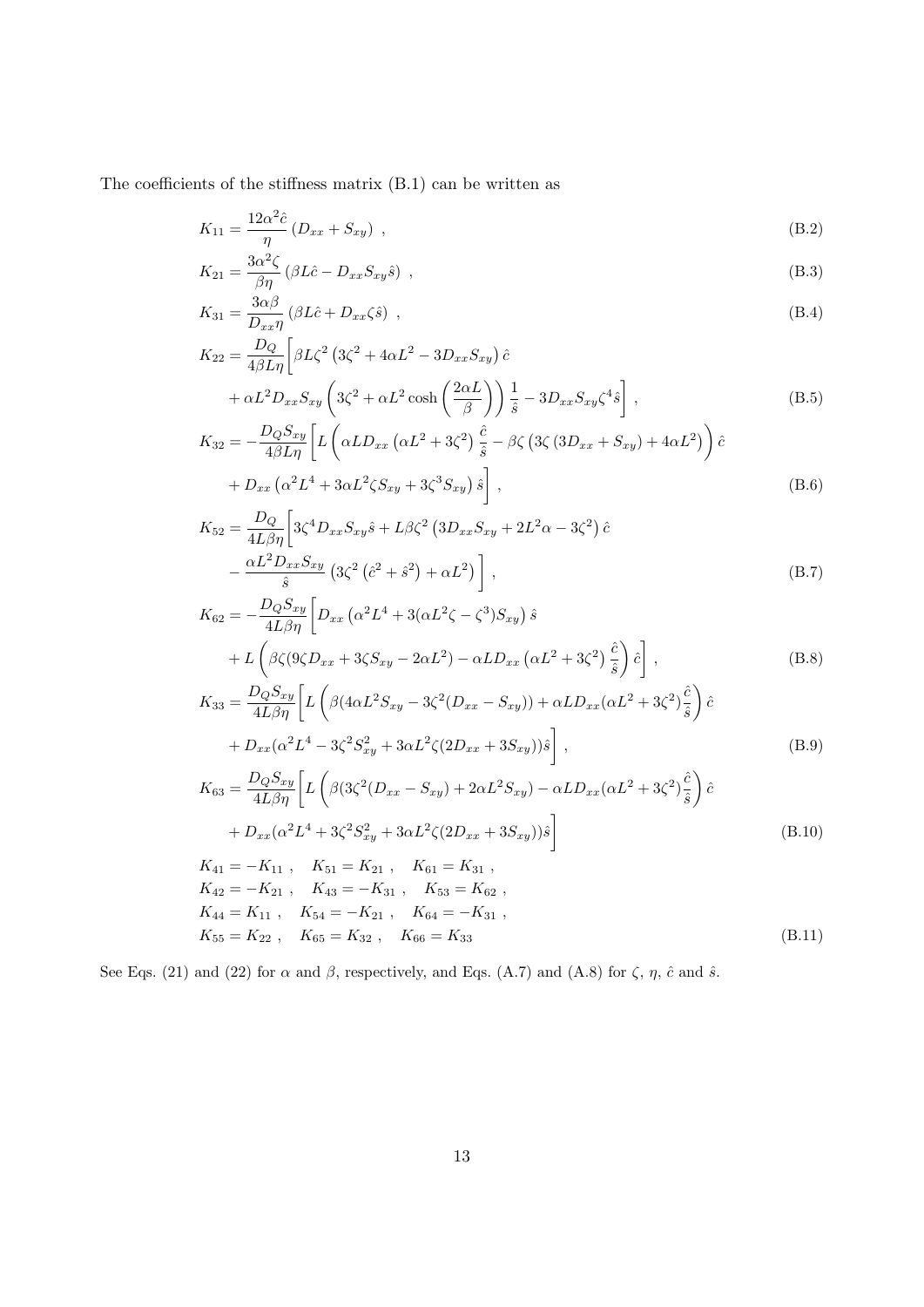### Appendix C. Classical Timoshenko beam element

The equilibrium equations of the classical Timoshenko beam are obtained by setting  $S_{xy} = 0$ in Eqs. (9) and (10). In the absence of the distributed load, the general solution to the obtained equations is

$$
w(x) = \frac{D_{xx} (6c_3 + 6c_1x - 3c_2x^2) - D_Q x^3 (c_1 + c_4)}{6D_{xx}},
$$
\n(C.1)

$$
\phi(x) = \frac{2D_{xx}(c_2x + c_4) + D_Q x^2 (c_1 + c_4)}{2D_{xx}}.
$$
\n(C.2)

Similarly to the developments in Section 3, the element has two nodes, each of which has two degrees of freedom. For nodes  $i = 1, 2$ , we have transverse displacements  $w_i$  and rotations  $\phi_i$ . Using the solution above, we obtain for nodes 1 and 2 the following four equations

$$
w_1 = w(-L/2) , \t w_2 = w(L/2) ,
$$
  
\n
$$
\phi_1 = -\phi(-L/2) , \t \phi_2 = -\phi(L/2) .
$$
\t(C.3)

We can solve the four unknown constants  $c_j$   $(j = 1, ..., 4)$  from Eqs. (C.3). To obtain the finite element equations, we calculate the load resultants at nodes  $i = 1, 2$ 

$$
Q_1 = -Q_x(-L/2) , \t Q_2 = Q_x(L/2) ,
$$
  
\n
$$
M_1 = M_x(-L/2) , \t M_2 = -M_x(L/2) .
$$
\n(C.4)

These equations can be written in the form

$$
\mathbf{Ku} = \mathbf{f} \tag{C.5}
$$

where

$$
\mathbf{u} = \begin{bmatrix} w_1 & \phi_1 & w_2 & \phi_2 \end{bmatrix}^\mathrm{T} \tag{C.6}
$$

is the displacement vector,

$$
\mathbf{f} = \begin{bmatrix} Q_1 & M_1 & Q_2 & M_2 \end{bmatrix}^\mathrm{T} \tag{C.7}
$$

is the nodal force vector and the stiffness matrix reads

$$
\mathbf{K} = \Delta \begin{bmatrix} 12 & 6L & -12 & 6L \\ 6L & 4\left(D_Q L^2 + 3D_{xx}\right) / D_Q & -6L & 2\left(D_Q L^2 - 6D_{xx}\right) / D_Q \\ -12 & -6L & 12 & -6L \\ 6L & 2\left(D_Q L^2 - 6D_{xx}\right) / D_Q & -6L & 4\left(D_Q L^2 + 3D_{xx}\right) / D_Q \end{bmatrix}, \tag{C.8}
$$

where

$$
\Delta = \frac{D_Q D_{xx}}{L(D_Q L^2 + 12 D_{xx})} \,. \tag{C.9}
$$

#### Acknowledgements

The authors acknowledge the Finland Distinguished Professor (FiDiPro) programme: "Nonlinear response of large, complex thin-walled structures" supported by Tekes (The Finnish Funding Agency for Technology and Innovation) and industrial partners Napa, SSAB, Deltamarin, Koneteknologiakeskus Turku and Meyer Turku.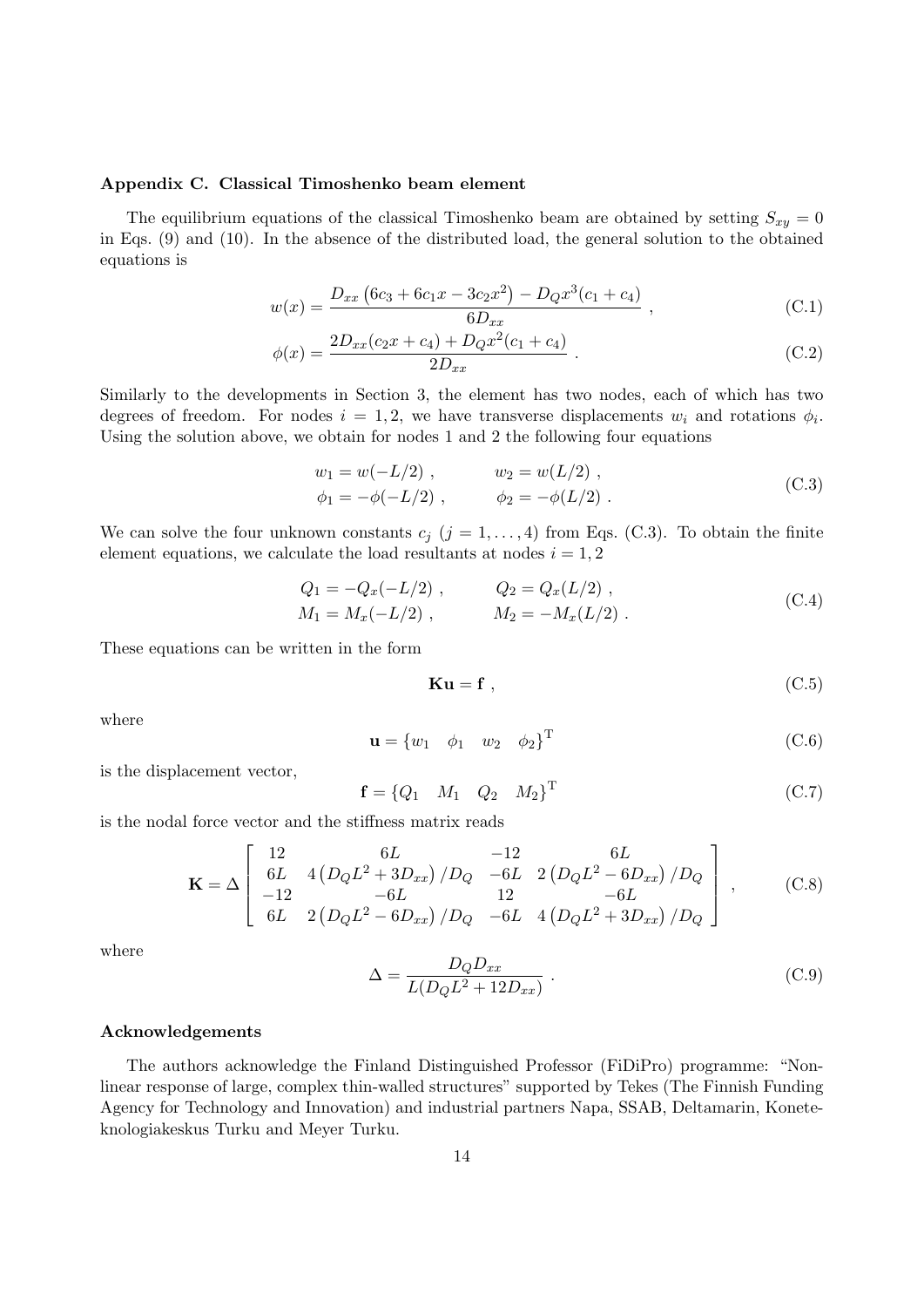# References

- <span id="page-15-0"></span>[1] Yang F, Chong ACM, Lam DCC, Tong P. Couple stress based strain gradient theory for elasticity. Int J Solids Struct 2002;39(10):2731–43.
- <span id="page-15-1"></span>[2] Shaat M. Physical and mathematical representations of couple stress effects on micro/nanosolids. Int J App Mech 2015;7(1):1550012–1–28.
- <span id="page-15-2"></span>[3] Shaat M, Abdelkefi A. On a second-order rotation gradient theory for linear elastic continua. Int J Eng Sci 2016;100:74–98.
- <span id="page-15-3"></span>[4] Tiersten HF, Bleustein JL. Generalized elastic continua, In: Herrmann G. (Ed.), R. D. Mindlin and Applied Mechanics. New York: Pergamon Press; 1974.
- <span id="page-15-4"></span>[5] Lam DCC, Yang F, Chong ACM, Wang J, Tong P. Experiments and theory in strain gradient elasticity. J Mech Phys Solids 2003;51(8):1477–508.
- <span id="page-15-5"></span>[6] McFarland AW, Colton JS. Role of material microstructure in plate stiffness with relevance to microcantilever sensors. J Micromech Microeng 2005;15(5):1060–7.
- <span id="page-15-6"></span>[7] Park SK, Gao XL. Bernoulli–Euler beam model based on a modified couple stress theory. J Micromech Microeng 2006;16(11):2355–9.
- <span id="page-15-7"></span>[8] Kong S, Zhou S, Nie Z, Wang K. The size-dependent natural frequency of Bernoulli–Euler micro-beams. Int J Eng Sci 2008;46(5):427–37.
- <span id="page-15-8"></span>[9] Akgöz B, Civalek Ö. Strain gradient elasticity and modified couple stress models for buckling analysis of axially loaded micro-scaled beams. Int J Eng Sci 2011;49(11):1268–80.
- <span id="page-15-9"></span>[10] Xia W, Wang L, Yin L. Nonlinear non-classical microscale beams: static bending, postbuckling and free vibration. Int J Eng Sci 2010;48(12):2044–53.
- <span id="page-15-10"></span>[11] Abdi J, Koochi A, Kazemi AS, Abadyan M. Modeling the effects of size dependence and dispersion forces on the pull-in instability of electrostatic cantilever nems using modified couple stress theory. Smart Mater Struct 2011;20(5):055011–1–9.
- <span id="page-15-11"></span>[12] Rahaeifard M, Kahrobaiyan MH, Asghari M, Ahmadian MT. Static pull-in analysis of microcantilevers based on the modified couple stress theory. Sensor Actuat A-Phys 2011;171(2):370–4.
- <span id="page-15-12"></span>[13] Ma HM, Gao XL, Reddy JN. A microstructure-dependent Timoshenko beam model based on a modified couple stress theory. J Mech Phys Solids 2008;56(12):3379–91.
- <span id="page-15-13"></span>[14] Asghari M, Kahrobaiyan MH, Ahmadian MT. A nonlinear Timoshenko beam formulation based on the modified couple stress theory. Int J Eng Sci 2010;48(12):1749–61.
- <span id="page-15-14"></span>[15] Asghari M, Rahaeifard M, Kahrobaiyan MH, Ahmadian MT. The modified couple stress functionally graded Timoshenko beam formulation. Mater Design 2011;32(3):1435–43.
- <span id="page-15-15"></span>[16] Reddy JN. Microstructure-dependent couple stress theories of functionally graded beams. J Mech Phys Solids 2011;59(11):2382–99.
- <span id="page-15-16"></span>[17] Ke LL, Wang YS. Size effect on dynamic stability of functionally graded microbeams based on a modified couple stress theory. Compos Struct 2011;93(2):342–50.
- <span id="page-15-17"></span>[18] Ke LL, Wang YS, Yang J, Kitipornchai S. Nonlinear free vibration of size-dependent functionally graded microbeams. Int J Eng Sci 2012;50(1):256–67.
- <span id="page-15-18"></span>[19] Ansari R, Gholami R, Sahmani S. Free vibration analysis of size-dependent functionally graded microbeams based on the strain gradient Timoshenko beam theory. Compos Struct 2011;94(1):221–8.
- <span id="page-15-19"></span>[20] Roque CMC, Fidalgo DS, Ferreira AJM, Reddy JN. A study of a microstructure-dependent composite laminated Timoshenko beam using a modified couple stress theory and a meshless method. Compos Struct 2013;96:532–7.
- <span id="page-15-20"></span>[21] Ghayesh MH, Farokhi H, Amabili M. Nonlinear dynamics of a microscale beam based on the modified couple stress theory. Compos Part B-Eng 2013;50:318–24.
- <span id="page-15-21"></span>[22] Romanoff J, Reddy JN. Experimental validation of the modified couple stress Timoshenko beam theory for web-core sandwich panels. Compos Struct 2014;111:130–7.
- <span id="page-15-22"></span>[23] Romanoff J, Reddy JN, Jelovica J. Using non-local Timoshenko beam theories for prediction of micro-and macro-structural responses. Compos Struct 2015;.
- <span id="page-15-23"></span>[24] Arbind A, Reddy JN. Nonlinear analysis of functionally graded microstructure-dependent beams. Compos Struct 2013;98:272–81.
- <span id="page-15-24"></span>[25] Komijani M, Reddy JN, Eslami MR. Nonlinear analysis of microstructure-dependent functionally graded piezoelectric material actuators. J Mech Phys Solids 2014;63:214–27.
- <span id="page-15-25"></span>[26] Kahrobaiyan MH, Asghari M, Ahmadian MT. A Timoshenko beam element based on the modified couple stress theory. Int J Mech Sci 2014;79:75–83.
- <span id="page-15-26"></span>[27] Jeffrey A, Zwillinger D. Gradshteyn and Ryzhik's Table of Integrals, Series, and Products. New York: Academic Press; 2007.